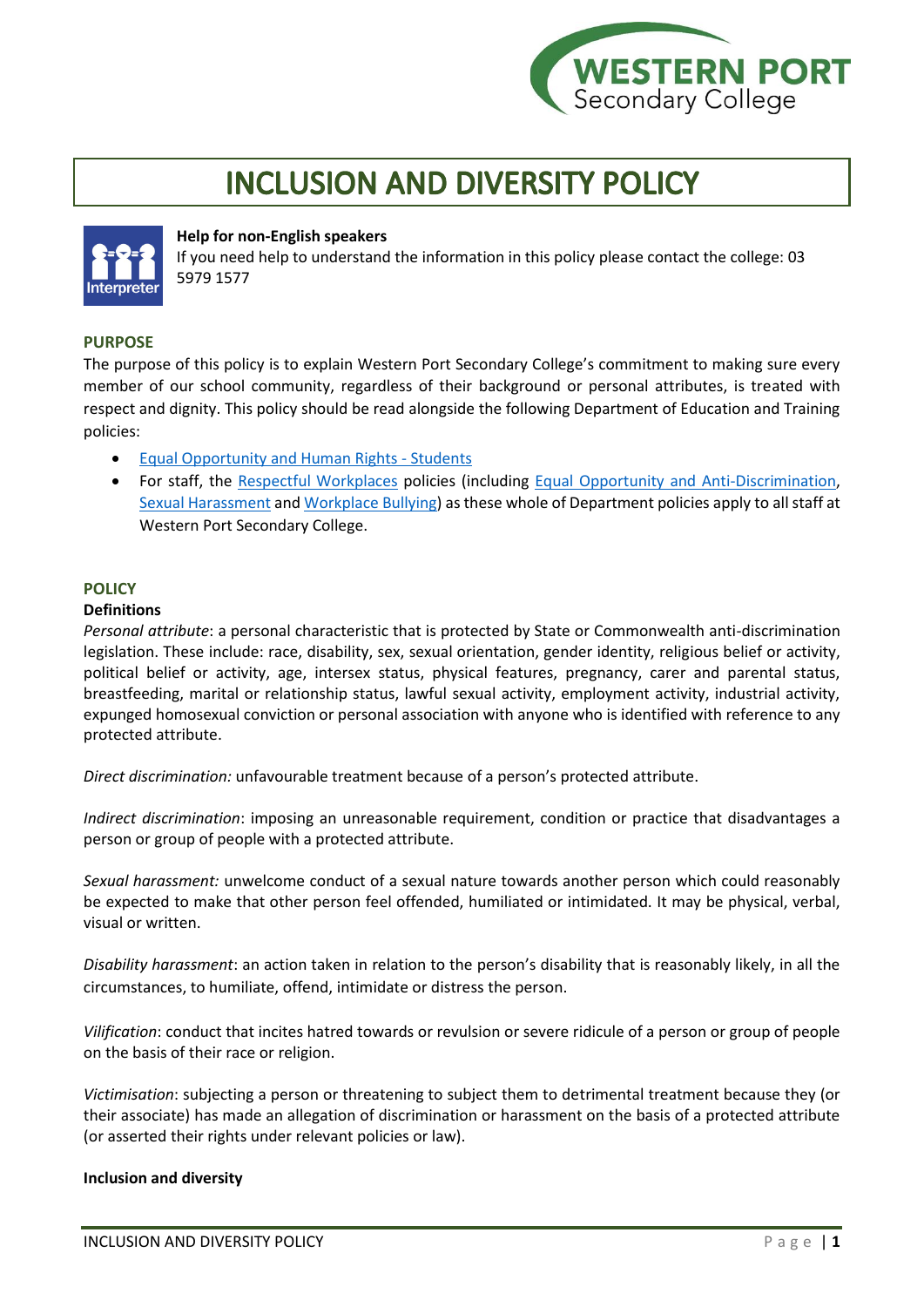

Western Port Secondary College is committed to creating a school community where all members of our school community are welcomed, accepted and treated equitably and with respect regardless of their backgrounds or personal attributes such as race, language, religious beliefs, gender identity, disability or sexual orientation so that they can participate, achieve and thrive at school.

Western Port Secondary College acknowledges and celebrates the diversity of backgrounds and experiences in our school community, and we will not tolerate behaviours, language or practices that label, stereotype or demean others. At Western Port Secondary College, we value the human rights of every student, and we take our obligations under anti-discrimination laws and the Charter of Human Rights and Responsibilities seriously.

Western Port Secondary College will:

- actively nurture and promote a culture where everyone is treated with respect and dignity
- ensure that students are not discriminated against (directly or indirectly) and where necessary, are reasonably accommodated to participate in their education and school activities (eg schools sports, concerts, camps and excursions) on the same basis as their peers
- acknowledge and respond to the diverse needs, identities and strengths of all students
- encourage empathy and fairness towards others
- challenge stereotypes that promote prejudicial and biased behaviours and practices
- contribute to positive learning, engagement and wellbeing outcomes for students
- respond to complaints and allegations appropriately and ensure that students are not victimised.

Bullying, unlawful discrimination, harassment, vilification and other forms of inappropriate behaviour targeting individuals or groups because of their personal attributes will not be tolerated at Western Port Secondary College. We will take appropriate measures, consistent with our *Student Wellbeing and Engagement* and *Bullying* policies to respond to students who demonstrate these behaviours at our school.

Students who may have experienced or witnessed this type of behaviour are encouraged to speak up and to let their teachers, parents or carers know about those behaviours to ensure that inappropriate behaviour can be addressed.

### **Reasonable adjustments for students with disabilities**

Western Port Secondary College also understands that it has a legal obligation to make reasonable adjustments to accommodate students with disabilities. A reasonable adjustment is a measure or action taken to assist students with disabilities to participate in their education on the same basis as their peers. Reasonable adjustments will be made for students with disabilities in consultation with the student, their parents or carers, their teachers and if appropriate, their treating practitioners. Our school may consult with parents or guardians through Student Support Group processes and in other less formal ways. For more information about support available for students with disabilities and communicating with us in relation to a student's disability, please refer to our school's *Student Wellbeing and Engagement* policy or contact the school and request to speak with our Programs for students with Disabilities (PSD) Co-Ordinator for further information.

### **COMMUNICATION**

This policy will be communicated to our school community in the following ways:

- available publicly on our school's website
- included in staff induction processes and staff training
- included in staff handbook/manual
- included in transition and enrolment packs